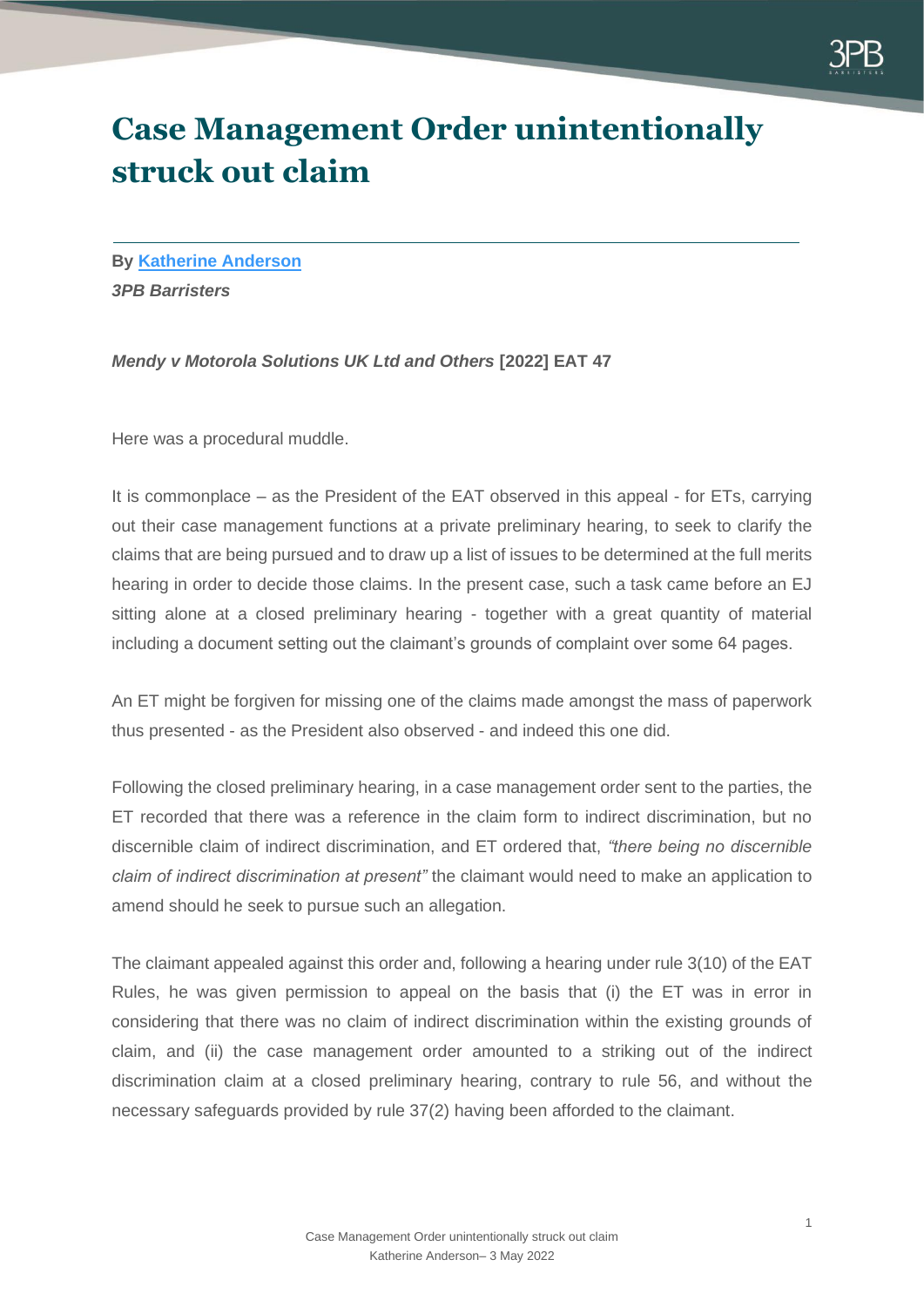

What happened next was that the relevant EJ, on receiving notice of the EAT order made following the rule 3(10) hearing, reviewed the papers and concluded that a certain paragraph of the grounds of complaint, which did raise, on its face, a claim of indirect discrimination, had not been brought to his attention at the closed preliminary hearing. After requesting the parties' views, he determined to revoke the relevant part of his case management order. He reasoned that the order was intended as a case management order not a judgment, so any revocation initially fell to be considered under rule 29, but he also indicated that if the parties were to contend that the effect of the order was to strike out the claim, which was not permissible at a closed preliminary hearing, he might consider a reconsideration of the 'judgment' under rule 70.

The respondents did not object to the revocation under rule 29, but the claimant applied for a reconsideration under rule 70. The EJ refused this, however, observing that it might have been better had he not exercised his discretion and revoked the order under rule 29, but as the respondents had accepted the order should be revoked, he could not find it was in the interests of justice to reinstate a decision which was not pursued by the respondents, which the claimant objected to, and which he, the EJ, considered to be wrong.

The claimant pursued his appeal.

The President of the EAT agreed that there was on the face of the grounds of complaint a claim of indirect discrimination and although the EJ had not intended to strike it out at the closed preliminary hearing, that had been the effect of his order. This was not a case where the ET's order was recording clarification or further particularisation of the claims made by the claimant at the preliminary hearing. Rather, the ET was itself stating that it did not recognise that such a claim could be pursued on the basis of the pleaded case, the effect of which was to determine that the claimant's indirect discrimination claim could not proceed and, absent a successful application to amend, that brought any such claim in the proceedings to an end. As that amounted to a judgment, not merely a case management order, the revocation of under rule 29 could be of no effect.

The President cautioned that where, at a closed preliminary hearing, there is a need to clarify how the case is being put, an ET will, consistent with the overriding objective, seek to avoid unnecessary formality and adopt a flexible approach, but ET will need to exercise care in defining the claims before it. Just as a withdrawal of a claim cannot simply be inferred (see *Arvunescu v Quick Release (Automotive) Limited* UKEAT/1099/16), a failure to adequately particularise a claim does not mean that it is not being pursued. In such cases, it would be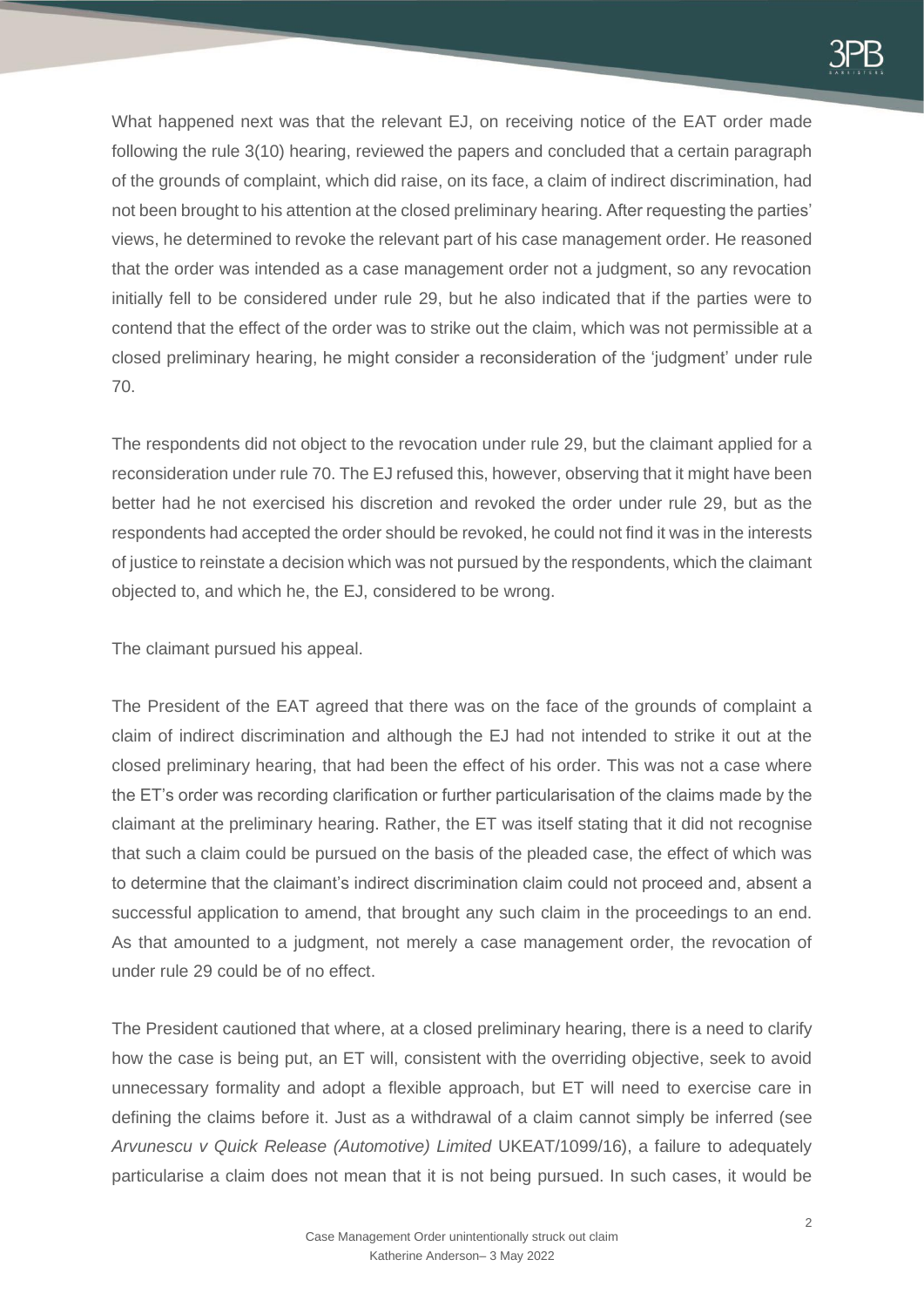

open to an ET to direct that further particulars be given or, where it is considered that the claim as pleaded could have little, or no, reasonable prospect of success, to adopt the procedure laid down (under rules 39 or 37 of the ET Rules respectively) for the consideration of the making of a deposit order or for the striking out of the claim. At all stages, in undertaking its case management functions in this regard, the ET should be assisted by the parties and their representatives, consistent with their obligation to further the overriding objective. In the present case, in attempting to clarify the claims before it, the ET unhappily fell into error, which might have been rectified by the ET's exercising its power of reconsideration under rule 70 but it was not a decision that could simply be revoked under rule 29.

**Comment:** It is not unusual for litigants in person to bring a poorly pleaded case which is challenging to deal with such cases in ways that meet all the aims of the overriding objective. This is a case where an ET's attempt to deal with a case in a proportionate and pragmatic way had, unfortunately, the opposite effect. Litigants in person are often directed to give further particulars and, particularly in discrimination claims, they are sometimes afforded multiple chances to clarify their claims, causing expense and delay which may be out of proportion to the complexity and importance of the issues and sometimes even greater confusion. It is less usual for consideration to be given to the making of a deposit order or for the striking out of the claim. Arguably respondent representatives should be more proactive in seeking, and tribunals more responsive to considering, early preliminary hearings in public where such orders may be considered.

3 May 2022

**This document is not intended to constitute and should not be used as a substitute for legal advice on any specific matter. No liability for the accuracy of the content of this document, or the consequences of relying on it, is assumed by the author. If you seek further information, please contact th[e 3PB clerking team.](mailto:emp.clerks@3pb.co.uk)**



## **Katherine Anderson**

*Barrister 3PB Barristers*

0117 928 1520 Katherine.anderson@3pb.co.uk

3pb.co.uk